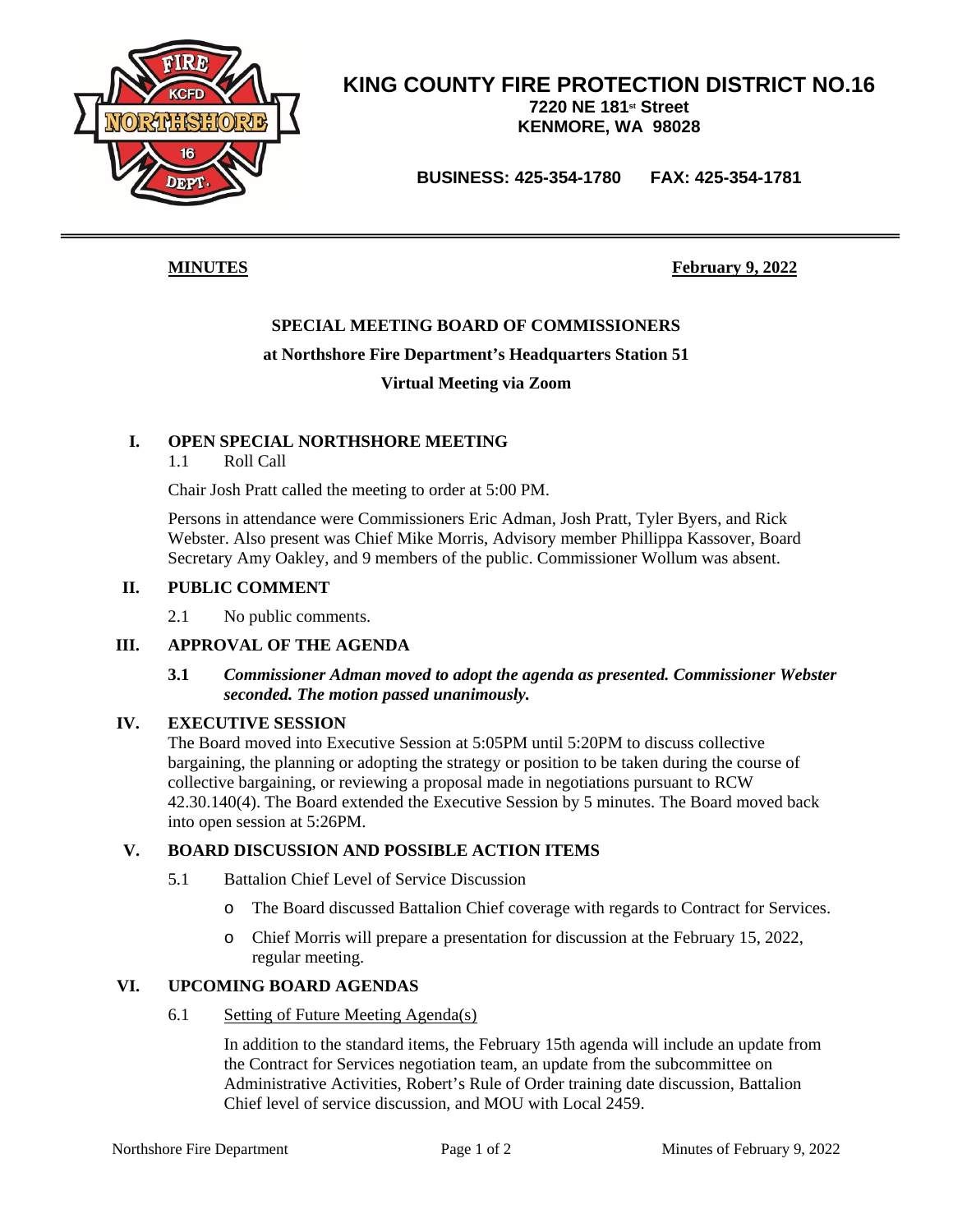#### **ADJOURNMENT**

The meeting adjourned at 5:33PM

#### **NEXT MEETING DATE**

The next Board of Commissioners meeting is scheduled for February 15, 2022, at 5:00PM.

Attachments: Agenda, Public Notice.

#### **BOARD OF COMMISSIONERS**

Electronically signed- Eric Adman

**ERIC ADMAN**, Member

Electronically signed- Josh Pratt

**JOSH PRATT,** Member

Electronically signed- Tyler Byers **TYLER BYERS**, Member

Electronically signed- Rick Webster

**RICK WEBSTER,** Member

**LISA WOLLUM**, Member

#### **ATTEST**

Amy Oakley

**Amy Oakley,** Secretary King County Fire Protection District No. 16 Adopted at a Regular Meeting of the Board of Commissioners on February 15th, 2022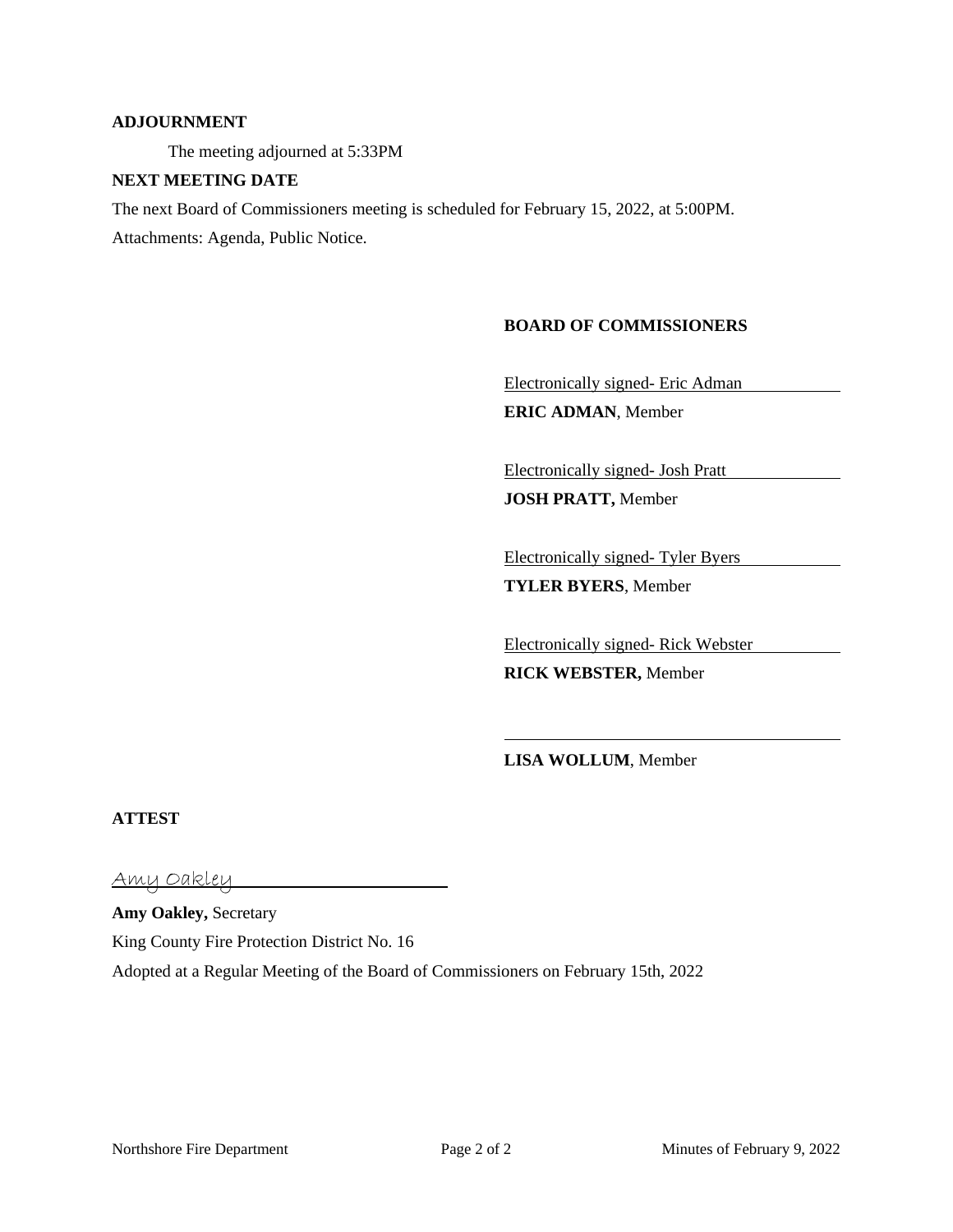| From:               | Eric Adman                                                   |
|---------------------|--------------------------------------------------------------|
| To:                 | <b>Board Secretary</b>                                       |
| Subject:            | Re: Electronic Signatures - Documents Approved 2/15/22       |
| Date:               | Wednesday, February 16, 2022 1:23:12 PM                      |
| <b>Attachments:</b> | AP NOSHRFIR APSUPINV 20220214134344 RES Fund.pdf             |
|                     | AP NOSHRFIR APSUPINV 20220214134614 GEN Fund.pdf             |
|                     | 7.2 DRAFT Minutes RegularMtng 2022-02-1 with attachments.pdf |
|                     | 7.2 DRAFT Minutes SpecialMtng 2022-02-9 with attachments.pdf |

The following documents are Approved and Electronically Signed this 16th day of February, 2022, by **Commissioner Adman.** 

```
\leq!--[if !supportLists]-->\bullet <!--[endif]--
   >AP_NOSHRFIR_APSUPINV_20220214134344 RES Fund
<!--[if !supportLists]-->\bullet <!--[endif]--
```

```
>AP NOSHRFIR APSUPINV 20220214134614 GEN Fund
```
 $\leq$ !--[if !supportLists]--> $\bullet$  <!--[endif]--> $M$ eeting minutes: 2/1/2022 and 2/9/2022

| From:    | Josh Pratt                                             |
|----------|--------------------------------------------------------|
| To:      | <b>Board Secretary</b>                                 |
| Subject: | RE: Electronic Signatures - Documents Approved 2/15/22 |
| Date:    | Tuesday, February 15, 2022 7:55:49 PM                  |
|          |                                                        |

The following documents are Approved and Electronically Signed this 15th day of February, 2022, by Commissioner Josh Pratt.

- AP NOSHRFIR APSUPINV 20220214134344 RES Fund
- AP\_NOSHRFIR\_APSUPINV\_20220214134614 GEN Fund
- Meeting minutes:  $2/1/2022$  and  $2/9/2022$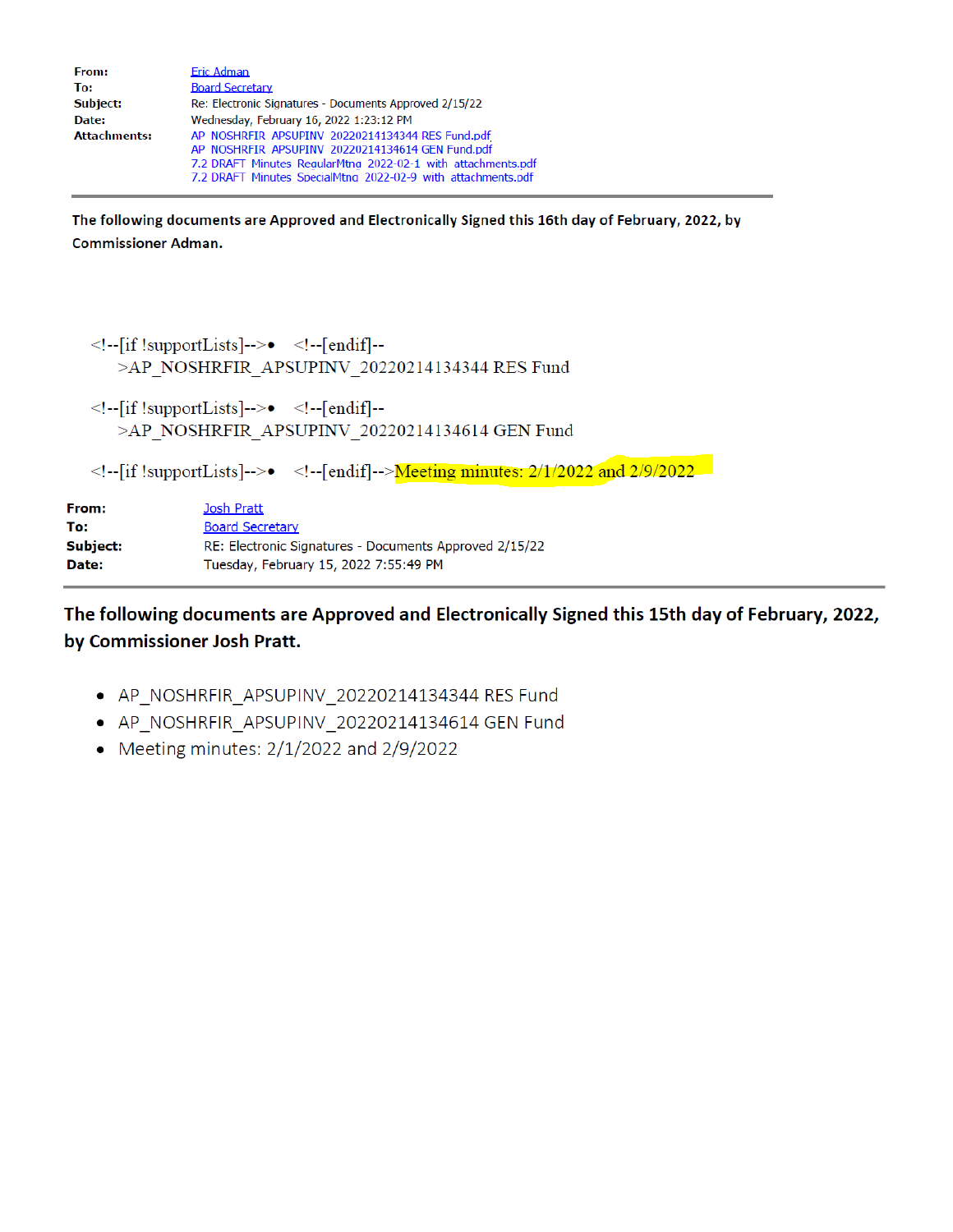The following documents are Approved and Electronically Signed this 15<sup>th</sup> day of February, 2022, by **Commissioner Tyler Byers.** 

From: Board Secretary <boardsecretary@northshorefire.com> Sent: Tuesday, February 15, 2022 6:32 PM To: Commissioners <e-mailcommissioners@northshorefire.com> Subject: Electronic Signatures - Documents Approved 2/15/22

Good evening Commissioners,

Attached please find the documents approved at tonight's regular meeting. Please respond with your electronic signature using the following verbiage:

| The following documents are Approved and Electronically Signed this _______ day of ______, |  |
|--------------------------------------------------------------------------------------------|--|
| 2022, by Commissioner ______________.                                                      |  |

- AP\_NOSHRFIR\_APSUPINV\_20220214134344 RES Fund
- · AP\_NOSHRFIR\_APSUPINV\_20220214134614 GEN Fund
- Meeting minutes:  $2/1/2022$  and  $2/9/2022$

| From:    | <b>Richard Webster</b>                                 |
|----------|--------------------------------------------------------|
| To:      | <b>Board Secretary</b>                                 |
| Subject: | RE: Electronic Signatures - Documents Approved 2/15/22 |
| Date:    | Wednesday, February 16, 2022 6:02:36 PM                |

The following documents are Approved and Electronically Signed this 16<sup>th</sup> day of February, 2022, by Commissioner Rick Webster.

- AP\_NOSHRFIR\_APSUPINV\_20220214134344 RES Fund
- AP NOSHRFIR APSUPINV 20220214134614 GEN Fund
- Meeting minutes:  $2/1/2022$  and  $2/9/2022$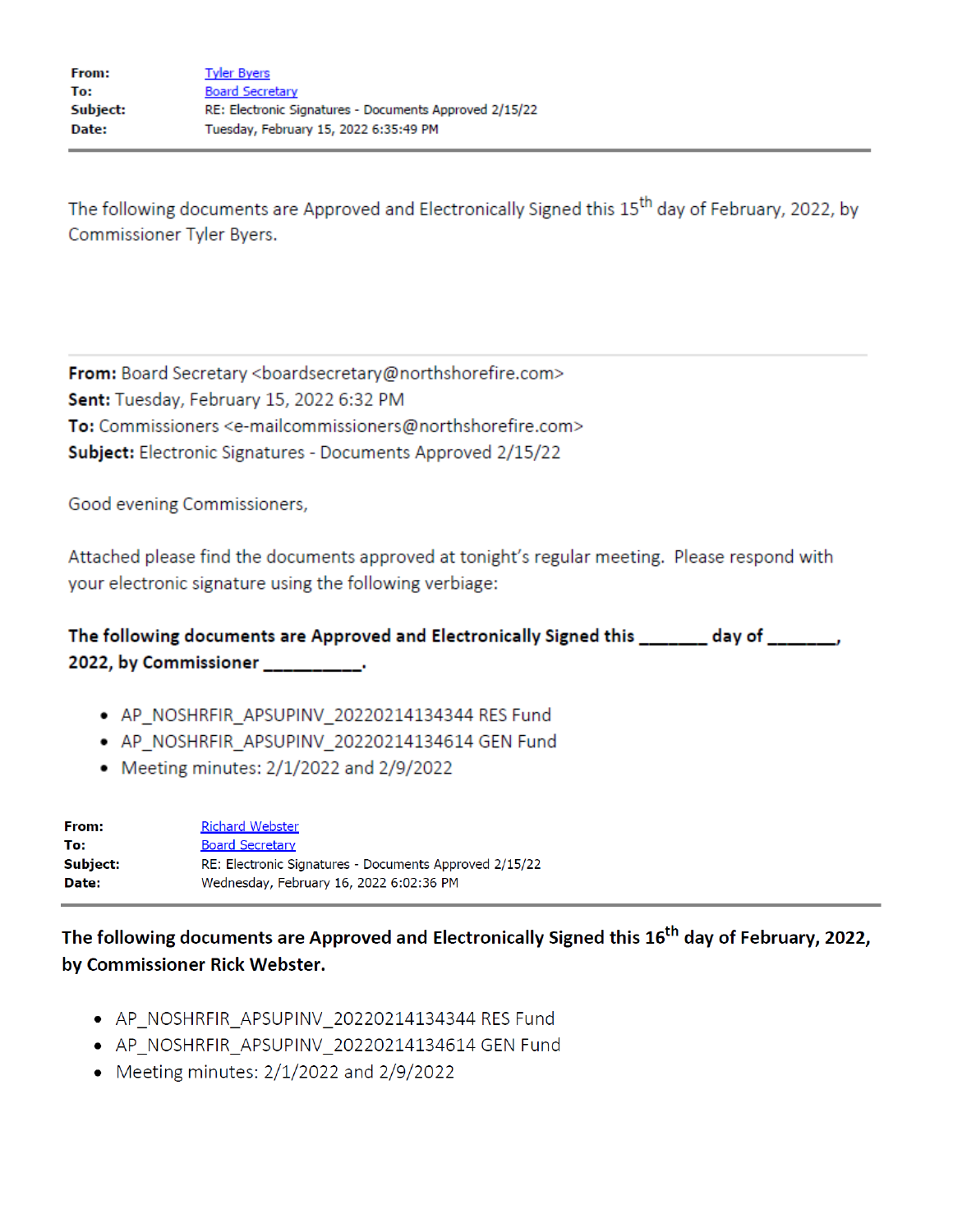

# **Northshore Fire Department Board of Commissioners**

Headquarters Station 7220 NE 181<sup>st</sup> Street, Kenmore, WA

# **Northshore Fire Department Board of Commissioners**

# **Special Meeting Agenda**

Wednesday, February 9, 2022

5:00PM

Meeting held virtually, via Zoom

To provide public comment, please see instructions at the end of the agenda.

To attend this meeting live, click the link below and enter the ID & Password provided. A recording of this meeting will also be posted in AV Capture.

Join Zoom Meeting Online at:

<https://us02web.zoom.us/j/85044713997?pwd=dW1uWDFpNldPZ1dSSU1ZYy9LSXVQQT09>

Call in to Zoom Meeting at: (253) 215-8782

Meeting ID: 850 4471 3997

Passcode: 743608

### **I. Open Special Northshore Board Meeting**

- 1.1 Roll Call
- **II. Public Comment**
	- 2.1 Public Comment
- **III. Approval of Agenda**
	- 3.1 Approval of the Meeting Agenda

### **IV. Executive Session**

To discuss collective bargaining, the planning or adopting the strategy or position to be taken during the course of collective bargaining, or reviewing a proposal made in negotiations pursuant to RCW 42.30.140(4).

### **V. Board Discussion and Possible Action Items**

5.1 Battalion Chief Level of Service Discussion

### **VI. Upcoming Board Agendas**

6.1 Setting of Future Meeting Agenda(s)

### **Adjournment**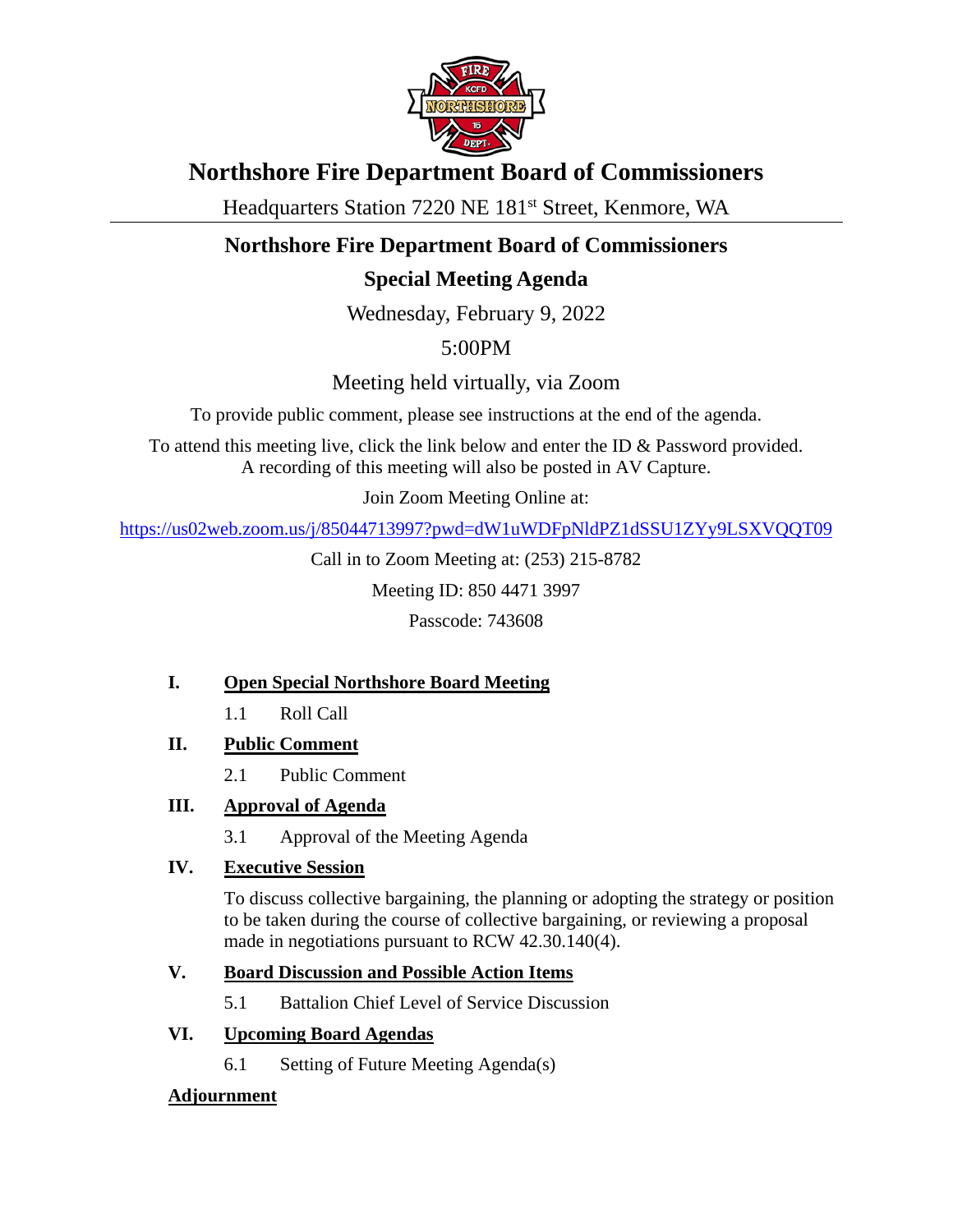

Next Regular Meeting: Tuesday, February 15<sup>th</sup>, 2022 at 5:00 PM

#### **Public Comment Procedures for Virtual Meetings:**

Individuals wishing to comment may comment by appearing at the virtual meeting and "raising their hand" or the equivalent. The chair shall recognize those persons and provide them the opportunity to comment. Three minutes are allowed for comment.

If you wish to provide written public comment, you may do so by submitting a written statement to [boardsecretary@northshorefire.com.](mailto:boardsecretary@northshorefire.com) Any comments received up to one hour before the posted meeting time, will be read during the public comment period.

To ensure your written comments are received and read at the proper meeting, your email must include:

- Date & Time of the meeting your comments are intended for
- Your name
- Whether or not you live in the city limits of Lake Forest Park or Kenmore
- Agenda Item and/or subject your comments refer to

Emails without this information may not be read at the meeting. And, in accordance with normal procedure, messages of an overly repetitive or inappropriate (vulgarity) nature may be declined to be read at the discretion of the meeting Chair.

Please check the District's [AV Capture](https://www.northshorefire.com/about/board-meetings/) for the most up-to-date information about individual meetings.

Questions? Email Board Secretary Amy Oakley at [boardsecretary@northshorefire.com.](mailto:boardsecretary@northshorefire.com)